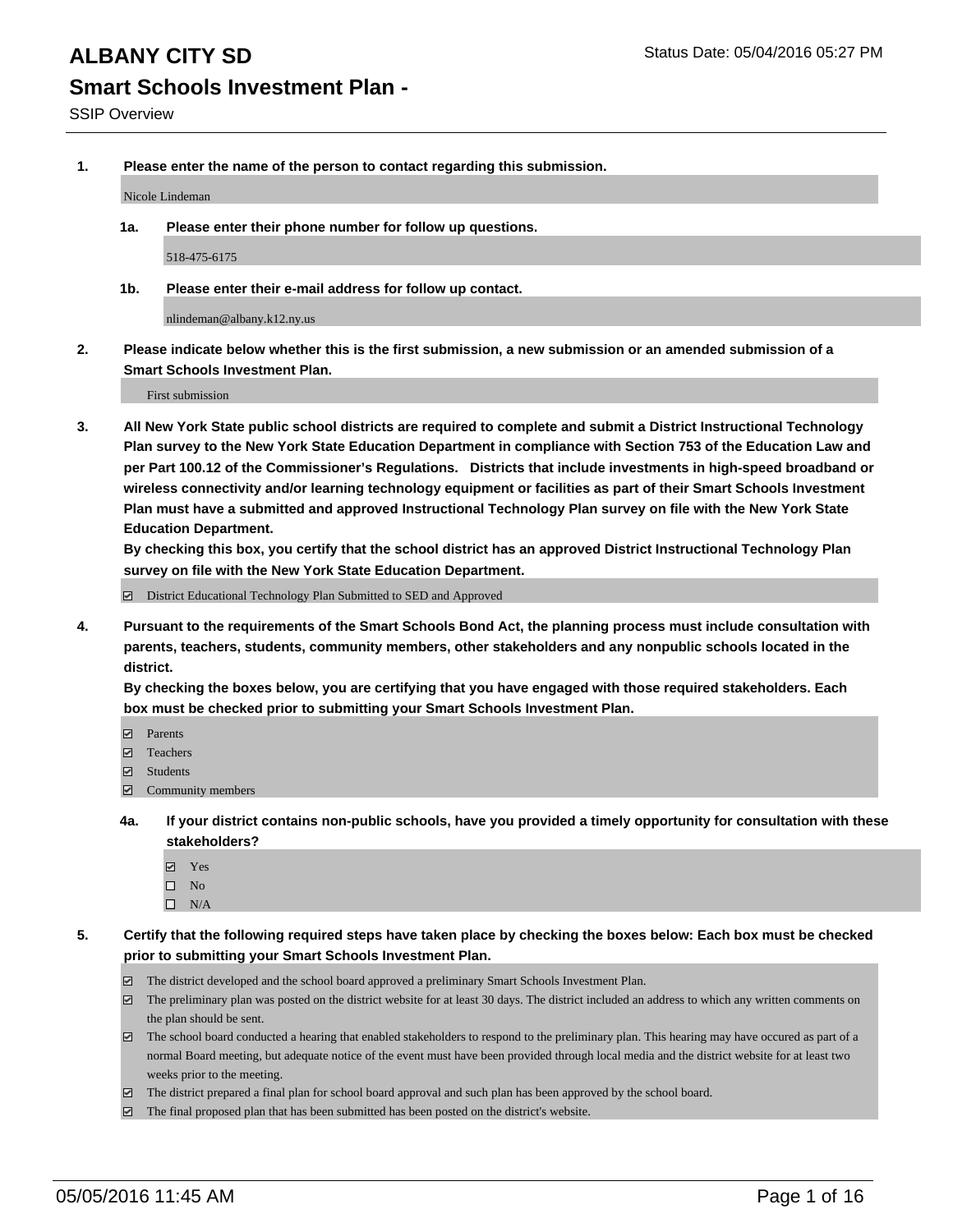SSIP Overview

**5a. Please upload the proposed Smart Schools Investment Plan (SSIP) that was posted on the district's website. Note that this should be different than your recently submitted Educational Technology Survey. The Final SSIP, as approved by the School Board, should also be posted on the website and remain there during the course of the projects contained therein.**

Smart Schools Investment Plan Approved 1-4-16.pdf

**6. Please enter an estimate of the total number of students and staff that will benefit from this Smart Schools Investment Plan based on the cumulative projects submitted to date.**

11,000

**7. An LEA/School District may partner with one or more other LEA/School Districts to form a consortium to pool Smart Schools Bond Act funds for a project that meets all other Smart School Bond Act requirements. Each school district participating in the consortium will need to file an approved Smart Schools Investment Plan for the project and submit a signed Memorandum of Understanding that sets forth the details of the consortium including the roles of each respective district.**

 $\Box$  The district plans to participate in a consortium to partner with other school district(s) to implement a Smart Schools project.

**8. Please enter the name and 6-digit SED Code for each LEA/School District participating in the Consortium.**

| <b>Partner LEA/District</b> | <b>ISED BEDS Code</b> |
|-----------------------------|-----------------------|
| (No Response)               | (No Response)         |

**9. Please upload a signed Memorandum of Understanding with all of the participating Consortium partners.**

(No Response)

**10. Your district's Smart Schools Bond Act Allocation is:**

\$7,946,807

**11. Enter the budget sub-allocations by category that you are submitting for approval at this time. If you are not budgeting SSBA funds for a category, please enter 0 (zero.) If the value entered is \$0, you will not be required to complete that survey question.**

|                                       | Sub-<br>Allocations |
|---------------------------------------|---------------------|
| <b>School Connectivity</b>            | 1,500,007           |
| Connectivity Projects for Communities | $\Omega$            |
| <b>Classroom Technology</b>           | 600,611             |
| Pre-Kindergarten Classrooms           | $\Omega$            |
| Replace Transportable Classrooms      | $\Omega$            |
| <b>High-Tech Security Features</b>    | 300,000             |
| <b>Totals:</b>                        | 2,400,618.00        |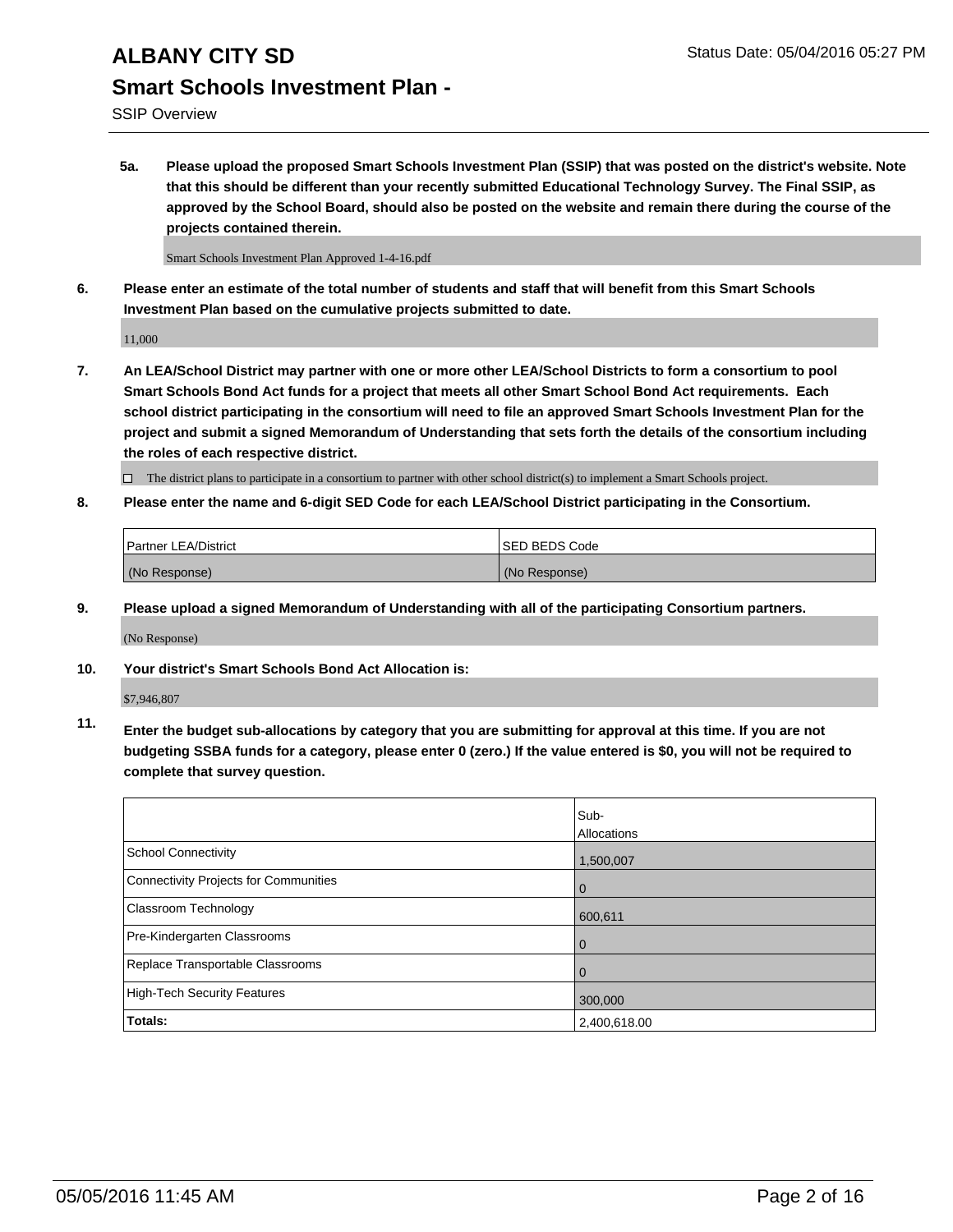School Connectivity

- **1. In order for students and faculty to receive the maximum benefit from the technology made available under the Smart Schools Bond Act, their school buildings must possess sufficient connectivity infrastructure to ensure that devices can be used during the school day. Smart Schools Investment Plans must demonstrate that:**
	- **sufficient infrastructure that meets the Federal Communications Commission's 100 Mbps per 1,000 students standard currently exists in the buildings where new devices will be deployed, or**
	- **is a planned use of a portion of Smart Schools Bond Act funds, or**
	- **is under development through another funding source.**

**Smart Schools Bond Act funds used for technology infrastructure or classroom technology investments must increase the number of school buildings that meet or exceed the minimum speed standard of 100 Mbps per 1,000 students and staff within 12 months. This standard may be met on either a contracted 24/7 firm service or a "burstable" capability. If the standard is met under the burstable criteria, it must be:**

**1. Specifically codified in a service contract with a provider, and**

**2. Guaranteed to be available to all students and devices as needed, particularly during periods of high demand, such as computer-based testing (CBT) periods.**

**Please describe how your district already meets or is planning to meet this standard within 12 months of plan submission.**

The Albany City School District has nearly 10,000 students, which based on the state standard, means a 1Gb connection speed is required (100Mb x 10 = 1,000 Mb). The District currently has a 750Mb internet connection and plans to upgrade to a 1Gb connection by July 2016. The District also has 10Gb Wide Area Network (WAN) connections implemented between buildings. While some segments of its building local-area network (LANS) have also been upgraded to 10 Gb; the majority are 1 Gb and need to be upgraded.

- **1a. If a district believes that it will be impossible to meet this standard within 12 months, it may apply for a waiver of this requirement, as described on the Smart Schools website. The waiver must be filed and approved by SED prior to submitting this survey.**
	- By checking this box, you are certifying that the school district has an approved waiver of this requirement on file with the New York State Education Department.

### **2. Connectivity Speed Calculator (Required)**

|                         | l Number of<br><b>Students</b> | Multiply by<br>100 Kbps | Divide by 1000 Current Speed<br>to Convert to<br>Reauired<br>Speed in Mb | in Mb | <b>I</b> Expected<br>Speed to be<br>Attained Within   Required<br>12 Months | <b>Expected Date</b><br>When<br>Speed Will be<br>Met |
|-------------------------|--------------------------------|-------------------------|--------------------------------------------------------------------------|-------|-----------------------------------------------------------------------------|------------------------------------------------------|
| <b>Calculated Speed</b> | 9,500                          | 950,000                 | 950                                                                      | 750   | 1000                                                                        | 07/1/2016                                            |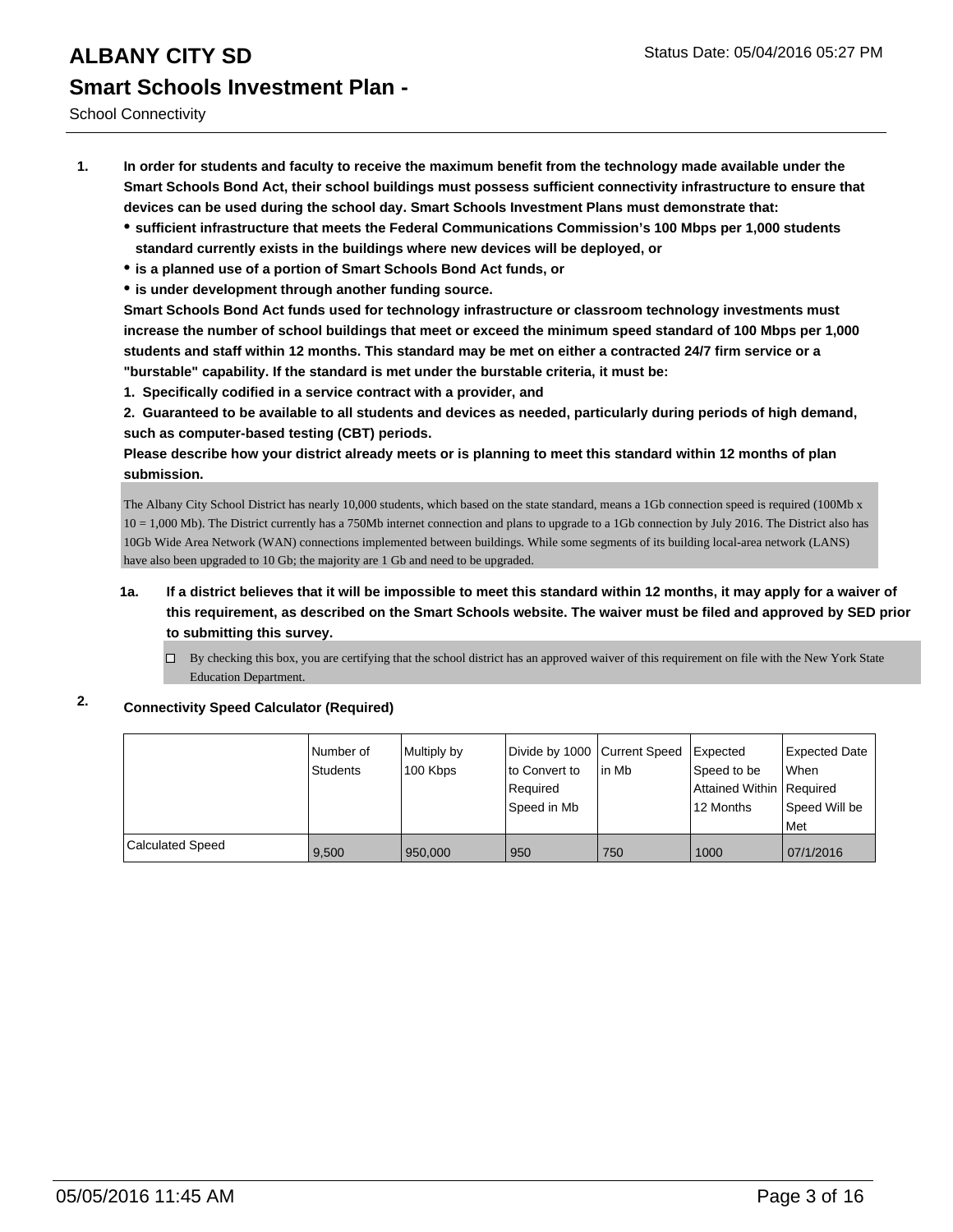School Connectivity

### **3. Briefly describe how you intend to use Smart Schools Bond Act funds for high-speed broadband and/or wireless connectivity projects in school buildings.**

The City School District of Albany wants to ensure that it can support all its students, teachers and administrators with a robust, reliable and secure high-speed network infrastructure for wired and wireless access both within the District and out to the global internet. The District wants to use the Smart Schools Bond funds to continue the network build-out the District has been undertaking for the last five years and to enhance connectivity to the digital world of the internet.

#### **Use of Funds to Support High-Speed Broadband and Wireless Connectivity**

Critical to expanding the network infrastructure will be adding the following key capabilities:

1) increasing internet connectivity speed to at least 1Gb by July 1, 2016;

2) continuing the implementation of a high-speed 10Gb switching fabric within and between all the wiring closets in all District school buildings. This will require purchasing additional network switches. Note that with the support of E-Rate funds the district has already upgraded the wide area network (WAN) links between buildings to support 10Gb speeds, as well as within some buildings' Local Area Networking (LAN) closet switches. In addition, single-mode fiber optic and multimode fiber optic cabling is in place between all wiring closets in every building, and all data runs for wired and wireless access are cabled with Category 6e cable. Only a limited amount of additional cabling will be added under the Smart Schools Bond to support security cameras and new access points;

3) providing both additional and upgraded wireless access points throughout the District to provide both ubiquitous wireless coverage in buildings and sufficient wireless bandwidth capacity per access point in classrooms to allow for large-scale use. Additionally, add wireless controllers for access points, and outside wireless capabilities for select school buildings;

4) replacing uninterruptible power supply (UPS) backup battery systems in every wiring closet to protect sensitive network equipment from power surges and brown-outs, as well as to ensure network connectivity in the event of a power outage;

5) adding additional network storage (Equilogic box) for archiving email and other electronic files for students and staff;

6) and adding Apple Cache servers to each school building to support the use of IPads for special needs students.

**4. Briefly describe the linkage between the district's District Instructional Technology Plan and the proposed projects. (There should be a link between your response to this question and your response to Question 1 in Part E. Curriculum and Instruction "What are the district's plans to use digital connectivity and technology to improve teaching and learning?)**

#### **District Instructional Technology Plan**

The Smart Schools Bond investment will allow us to expand learning opportunities for all our students beyond the four walls of a school building. This funding is directly linked to and supports our District Instructional Technology Plan. Some of the major initiatives in our Technology Plan are:

- 1. new Bring Your Own Device (BYOD) policy for staff to increase communications between parents and staff, as well as provide real-time information on students for teacher-parent-administrator discussions;
- 2. adding mobile devices to reinforce student academic skills through the use of Google for Education and providing expanded curriculum applications for differentiated instruction;
- 3. implementing a new Student Information System which includes curriculum mapping, teacher calendar of lessons, and a parent portal;
- 4. replacing all netbooks in the District that are more than four (4) years old to support learning in the classroom and allow more web access for staff and students to better support teaching and learning;
- 5. and adding an infrastructure to support Apple iPads for special education students.

Mobile devices are a valuable part of differentiated instruction. Teachers will be able to access mobile carts in the building to deliver interactive math and ELA lessons to students. By using Windows applications and Google for Education to complete assignments, students will be able to collaborate with peers and the teacher. Parents and students will also be able to review documents from home using Class Link, a web based tool permitting students to access files and programs from any location with internet access.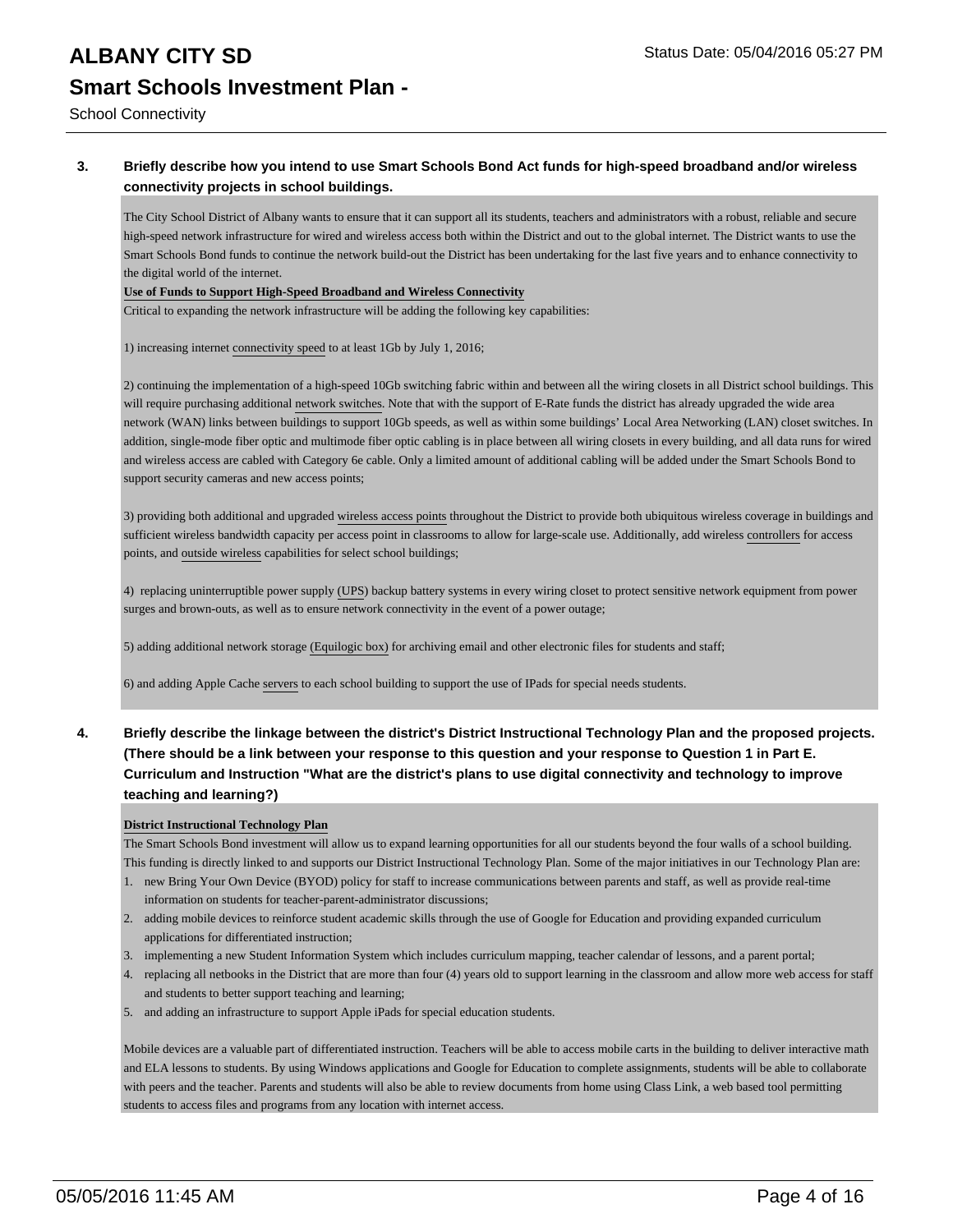School Connectivity

**5. If the district wishes to have students and staff access the Internet from wireless devices within the school building, or in close proximity to it, it must first ensure that it has a robust Wi-Fi network in place that has sufficient bandwidth to meet user demand.**

#### **Please describe how you have quantified this demand and how you plan to meet this demand.**

#### **Robust Network**

The District has updated and enhanced the overall network infrastructure during the last five years. Enhancements include expanding the wireless network to be able to support ubiquitous access in each building. The District has also improved network speeds, reduced wired and wireless access bottlenecks, and improved overall network and system reliability.

The deployment started initially five years ago with 803.11n wireless access points (WAPS) and during the past two years the District has moved to the more capable 802.11ac WAPS, using centralized Cisco 5760 Wireless Local Area Network (WLAN) controllers. In Phase 1, the District will maintain its use of 802.11ac WAPS. In Phase 2, higher bandwidth WAPS and new wireless technologies will be considered.

The District wants to ensure all teachers and students have wireless access when they need it. To this end, the District closely monitors and manages network traffic to ensure high throughput. In order to meet usage demands with the appropriate level of wireless access, every classroom will have at least one WAP and larger instructional spaces will be outfitted with multiple WAPS.

**6. As indicated on Page 5 of the guidance, the Office of Facilities Planning will have to conduct a preliminary review of all capital projects, including connectivity projects.**

| <b>Project Number</b> |  |
|-----------------------|--|
| 01-01-00-01-7-999-004 |  |
|                       |  |

**7. Certain high-tech security and connectivity infrastructure projects may be eligible for an expedited review process as determined by the Office of Facilities Planning.**

#### **Was your project deemed eligible for streamlined review?**

Yes

**7a. Districts that choose the Streamlined Review Process will be required to certify that they have reviewed all installations with their licensed architect or engineer of record and provide that person's name and license number.**

**The licensed professional must review the products and proposed method of installation prior to implementation and review the work during and after completion in order to affirm that the work was code-compliant, if requested.**

■ I certify that I have reviewed all installations with a licensed architect or engineer of record.

**8. Include the name and license number of the architect or engineer of record.**

| <i>Name</i>     | License Number |
|-----------------|----------------|
| Richard Peckham | 19884          |

**9. If you are submitting an allocation for School Connectivity complete this table. Note that the calculated Total at the bottom of the table must equal the Total allocation for this category that you entered in the SSIP Overview overall budget.**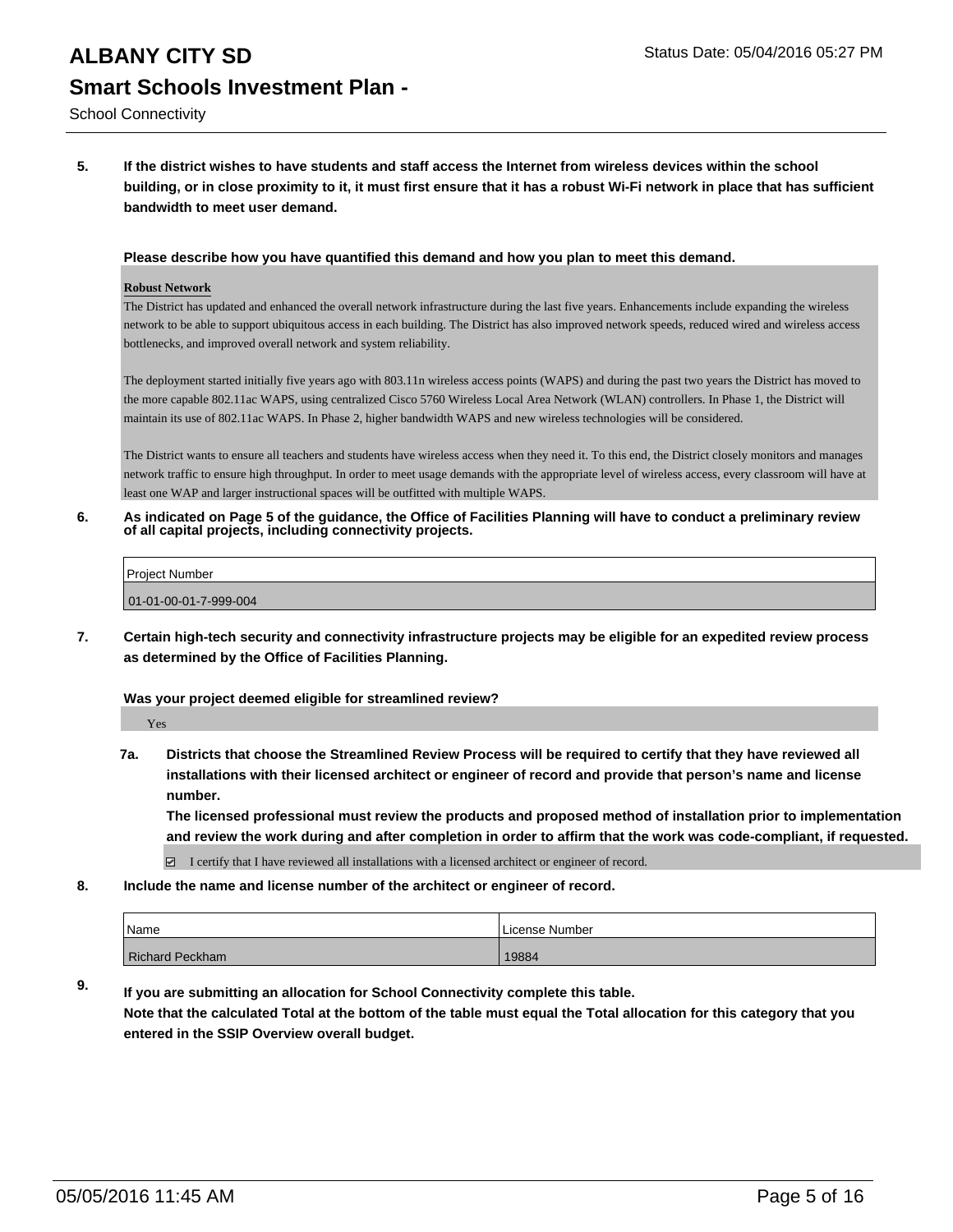School Connectivity

|                                            | Sub-          |
|--------------------------------------------|---------------|
|                                            | Allocation    |
| Network/Access Costs                       | 1,312,864     |
| <b>Outside Plant Costs</b>                 | 70,043        |
| School Internal Connections and Components | 0             |
| <b>Professional Services</b>               | (No Response) |
| Testing                                    | (No Response) |
| <b>Other Upfront Costs</b>                 | (No Response) |
| <b>Other Costs</b>                         | 117,100       |
| Totals:                                    | 1,500,007.00  |

| Select the allowable expenditure | Item to be purchased | Quantity      | Cost per Item | <b>Total Cost</b> |
|----------------------------------|----------------------|---------------|---------------|-------------------|
| type.                            |                      |               |               |                   |
| Repeat to add another item under |                      |               |               |                   |
| each type.                       |                      |               |               |                   |
| (No Response)                    | (No Response)        | (No Response) | (No Response) | (No Response)     |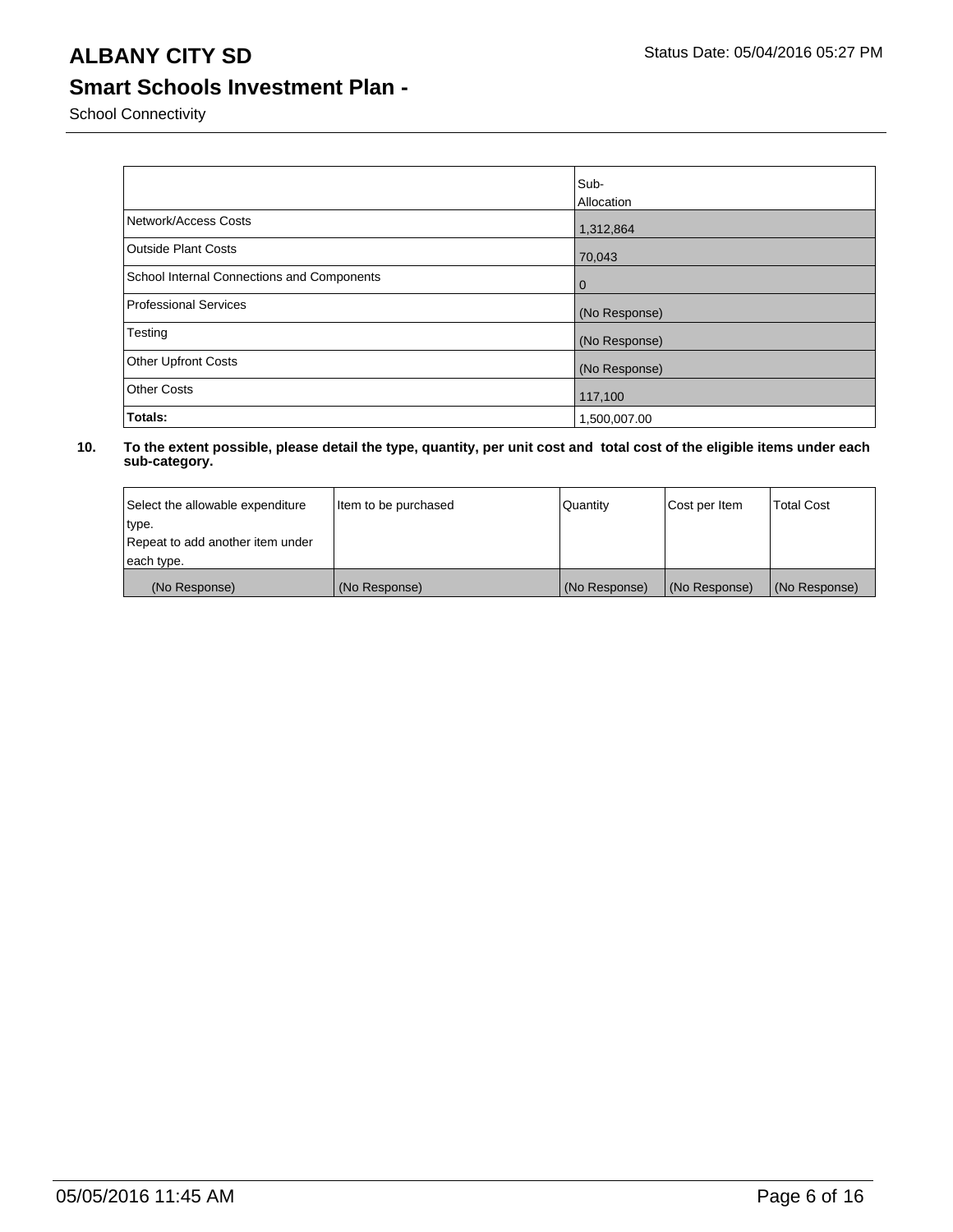Community Connectivity (Broadband and Wireless)

**1. Briefly describe how you intend to use Smart Schools Bond Act funds for high-speed broadband and/or wireless connectivity projects in the community.**

(No Response)

**2. Please describe how the proposed project(s) will promote student achievement and increase student and/or staff access to the Internet in a manner that enhances student learning and/or instruction outside of the school day and/or school building.**

(No Response)

**3. Community connectivity projects must comply with all the necessary local building codes and regulations (building and related permits are not required prior to plan submission).**

 $\Box$  I certify that we will comply with all the necessary local building codes and regulations.

**4. Please describe the physical location of the proposed investment.**

(No Response)

**5. Please provide the initial list of partners participating in the Community Connectivity Broadband Project, along with their Federal Tax Identification (Employer Identification) number.**

| <b>Project Partners</b> | I Federal ID # |
|-------------------------|----------------|
| (No Response)           | (No Response)  |

**6. If you are submitting an allocation for Community Connectivity, complete this table.**

**Note that the calculated Total at the bottom of the table must equal the Total allocation for this category that you entered in the SSIP Overview overall budget.**

|                                    | Sub-Allocation |
|------------------------------------|----------------|
| Network/Access Costs               | (No Response)  |
| Outside Plant Costs                | (No Response)  |
| <b>Tower Costs</b>                 | (No Response)  |
| <b>Customer Premises Equipment</b> | (No Response)  |
| Professional Services              | (No Response)  |
| Testing                            | (No Response)  |
| <b>Other Upfront Costs</b>         | (No Response)  |
| Other Costs                        | (No Response)  |
| Totals:                            |                |

| Select the allowable expenditure | litem to be purchased | Quantity      | Cost per Item | <b>Total Cost</b> |
|----------------------------------|-----------------------|---------------|---------------|-------------------|
| type.                            |                       |               |               |                   |
| Repeat to add another item under |                       |               |               |                   |
| each type.                       |                       |               |               |                   |
| (No Response)                    | (No Response)         | (No Response) | (No Response) | (No Response)     |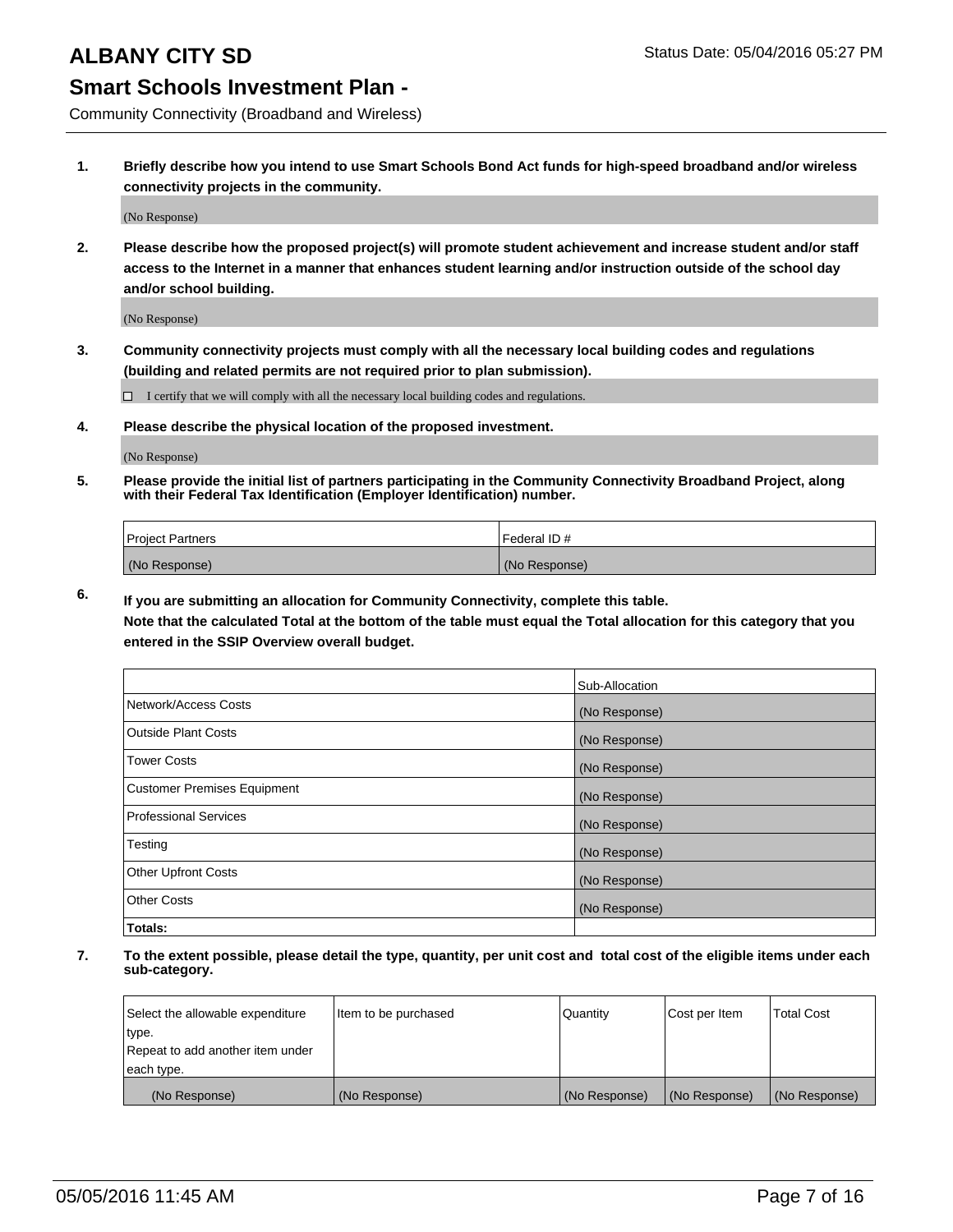### Classroom Learning Technology

**1. In order for students and faculty to receive the maximum benefit from the technology made available under the Smart Schools Bond Act, their school buildings must possess sufficient connectivity infrastructure to ensure that devices can be used during the school day. Smart Schools Investment Plans must demonstrate that sufficient infrastructure that meets the Federal Communications Commission's 100 Mbps per 1,000 students standard currently exists in the buildings where new devices will be deployed, or is a planned use of a portion of Smart Schools Bond Act funds, or is under development through another funding source.**

**Smart Schools Bond Act funds used for technology infrastructure or classroom technology investments must increase the number of school buildings that meet or exceed the minimum speed standard of 100 Mbps per 1,000 students and staff within 12 months. This standard may be met on either a contracted 24/7 firm service or a "burstable" capability. If the standard is met under the burstable criteria, it must be:**

**1. Specifically codified in a service contract with a provider, and**

**2. Guaranteed to be available to all students and devices as needed, particularly during periods of high demand, such as computer-based testing (CBT) periods.**

**Please describe how your district already meets or is planning to meet this standard within 12 months of plan submission.**

As previously stated, the District will establish a minimum speed standard no later than July 1, 2016 as required by NYSED and will work with the current provider to increase connectivity within the timeframe using district funds.

- **1a. If a district believes that it will be impossible to meet this standard within 12 months, it may apply for a waiver of this requirement, as described on the Smart Schools website. The waiver must be filed and approved by SED prior to submitting this survey.**
	- $\Box$  By checking this box, you are certifying that the school district has an approved waiver of this requirement on file with the New York State Education Department.

### **2. Connectivity Speed Calculator (Required)**

|                         | Number of<br>Students | Multiply by<br>100 Kbps | Ito Convert to<br>Required<br> Speed in Mb | Divide by 1000 Current Speed Expected<br>lin Mb | Speed to be<br>Attained Within   Required<br>12 Months | Expected Date<br><b>When</b><br>Speed Will be<br>l Met |
|-------------------------|-----------------------|-------------------------|--------------------------------------------|-------------------------------------------------|--------------------------------------------------------|--------------------------------------------------------|
| <b>Calculated Speed</b> | 9.500                 | 950,000                 | 950                                        | 750                                             | 1000                                                   | 07/01/2016                                             |

**3. If the district wishes to have students and staff access the Internet from wireless devices within the school building, or in close proximity to it, it must first ensure that it has a robust Wi-Fi network in place that has sufficient bandwidth to meet user demand.**

**Please describe how you have quantified this demand and how you plan to meet this demand.**

#### **Robust Network**

The District has updated and enhanced the overall network infrastructure during the last five years. Enhancements include expanding the wireless network to be able to support ubiquitous access in each building. The District has also improved network speeds, reduced wired and wireless access bottlenecks, and improved overall network and system reliability.

The deployment started initially five years ago with 803.11n wireless access points (WAPS) and during the past two years the District has moved to the more capable 802.11ac WAPS, using centralized Cisco 5760 Wireless Local Area Network (WLAN) controllers. In Phase 1, the District will maintain its use of 802.11ac WAPS. In Phase 2, higher bandwidth WAPS and new wireless technologies will be considered.

The District wants to ensure all teachers and students have wireless access when they need it. To this end, the District closely monitors and manages network traffic to ensure high throughput. In order to meet usage demands with the appropriate level of wireless access, every classroom will have at least one WAP and larger instructional spaces will be outfitted with multiple WAPS.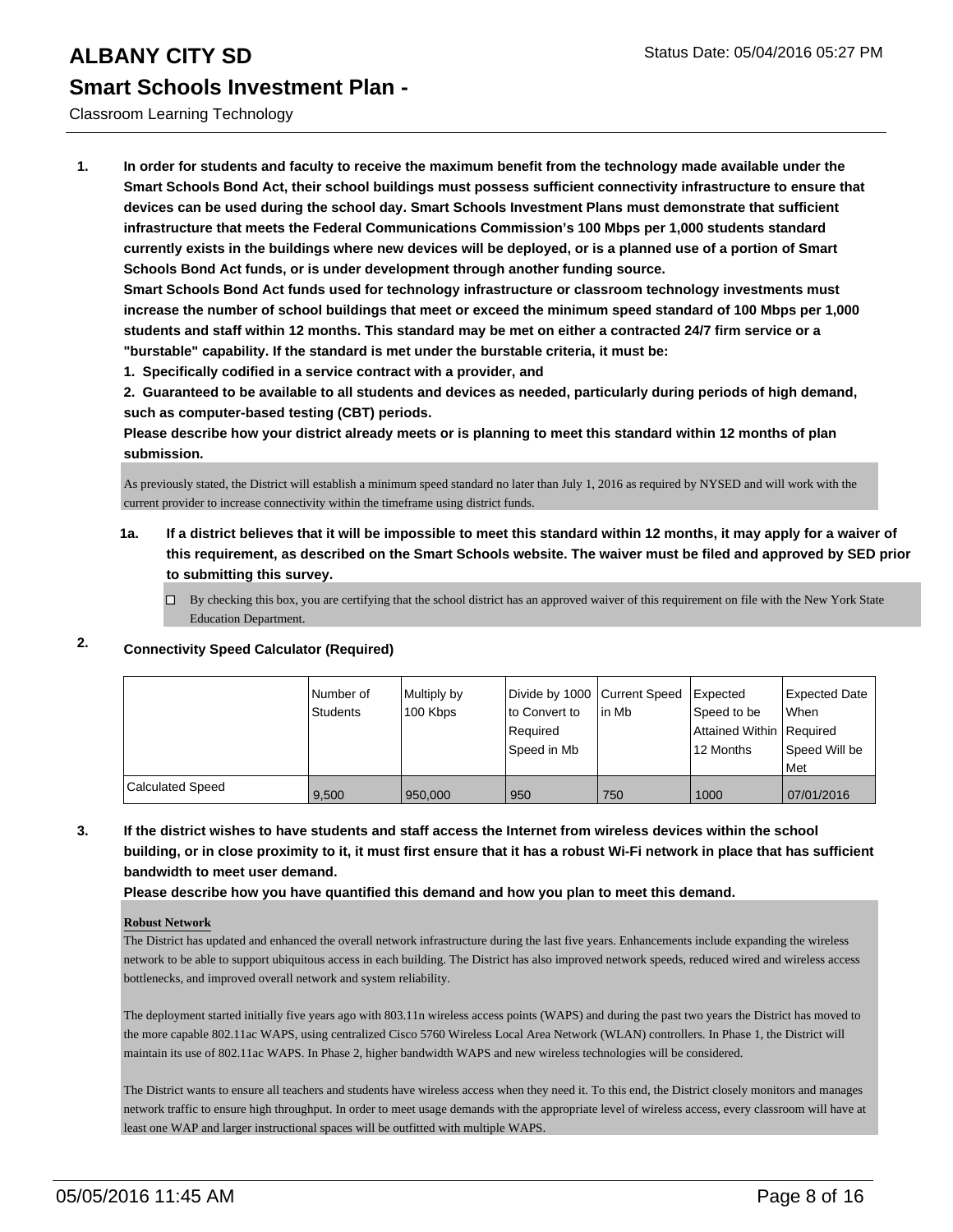### Classroom Learning Technology

**4. All New York State public school districts are required to complete and submit an Instructional Technology Plan survey to the New York State Education Department in compliance with Section 753 of the Education Law and per Part 100.12 of the Commissioner's Regulations.**

**Districts that include educational technology purchases as part of their Smart Schools Investment Plan must have a submitted and approved Instructional Technology Plan survey on file with the New York State Education Department.**

- $\boxdot$  By checking this box, you are certifying that the school district has an approved Instructional Technology Plan survey on file with the New York State Education Department.
- **5. Describe the devices you intend to purchase and their compatibility with existing or planned platforms or systems. Specifically address the adequacy of each facility's electrical, HVAC and other infrastructure necessary to install and support the operation of the planned technology.**

#### **Device Purchases**

The District will focus purchases in four main areas:

- replace/upgrade approximately 1,000 Windows netbooks in carts across the district ;
- add mobile carts consisting of 30 devices within each cart to six school buildings that currently have less than two mobile device carts;
- add three 3D printers for each of three Middle Schools;
- and replace the Project Lead the Way CAD/CAM milling machine which is an essential component of the high school program. All Windows computer devices including the netbooks will be running Microsoft Windows 7 (with future plans for Windows 10) allowing full compatibility with installed devices and software, as well as full compatibility with our network applications and other end-user devices. The 3D printers are compatible with existing applications and hardware. The milling machine is a replacement of an existing machine that is over 15 years old. This device is a critical component of the high school Project Lead the Way program. It permits students to learn G&M coding which is the programming language used in the industry. Students also need to setup the CNC mill as a work cell integrating a robotic arm which feeds work to the mill. The two machines need to be programed to interact with each other just as work cells in industry perform.
- Non-public schools will receive all whiteboards, WAPs, printers, desk tops computers cameras, camcorders and switches listed in the allotions for devices below. They will also recieve some tablets and laptops as requested. •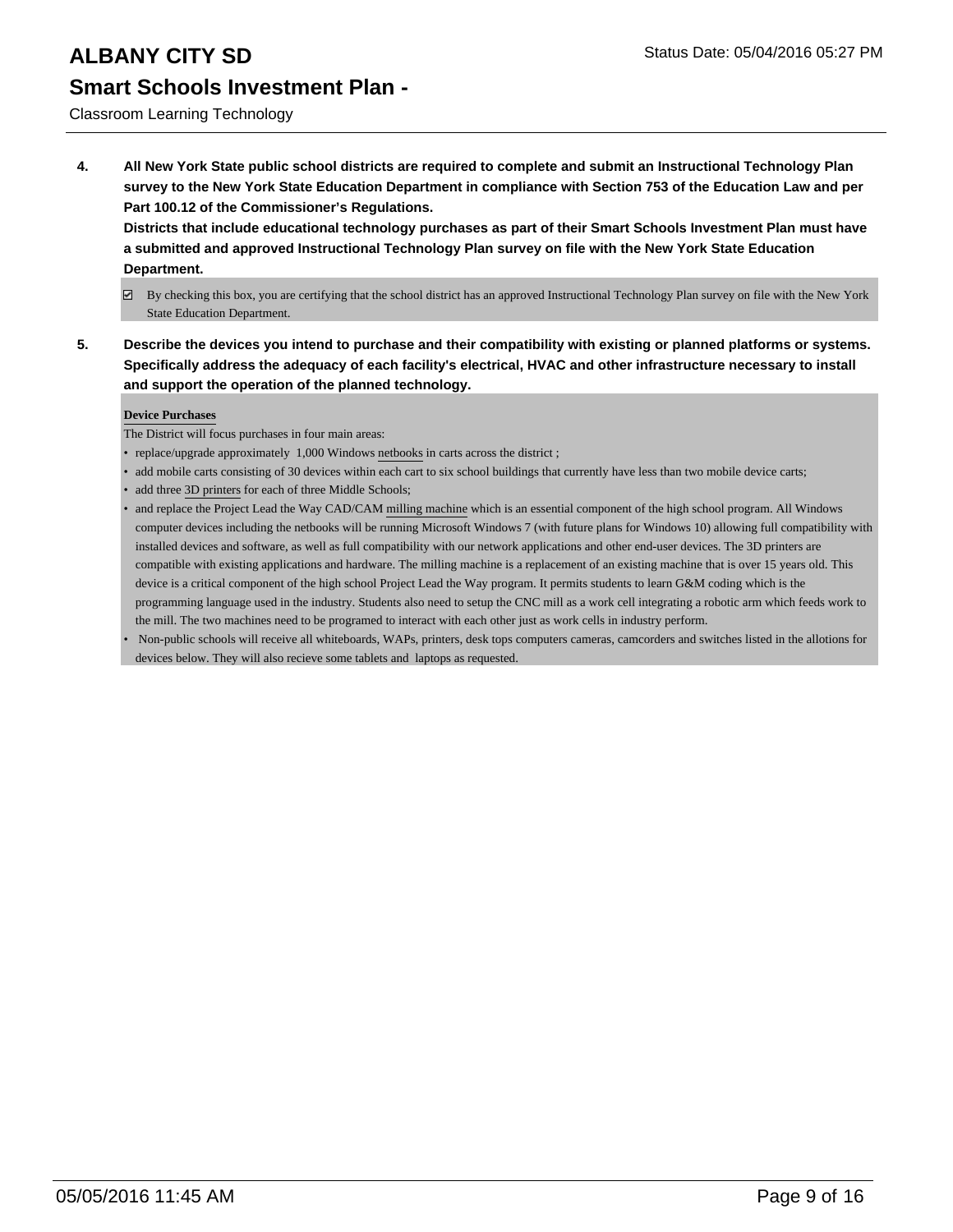- **6. Describe how the proposed technology purchases will:**
	- **> enhance differentiated instruction;**
	- **> expand student learning inside and outside the classroom;**
	- **> benefit students with disabilities and English language learners; and**
	- **> contribute to the reduction of other learning gaps that have been identified within the district.**

**The expectation is that districts will place a priority on addressing the needs of students who struggle to succeed in a rigorous curriculum. Responses in this section should specifically address this concern and align with the district's Instructional Technology Plan (in particular Question 2 of E. Curriculum and Instruction: "Does the district's instructional technology plan address the needs of students with disabilities to ensure equitable access to instruction, materials and assessments?" and Question 3 of the same section: "Does the district's instructional technology plan address the provision of assistive technology specifically for students with disabilities to ensure access to and participation in the general curriculum?"**

#### **Supporting Student Achievement through Devices**

The District has worked hard to use technology tools and resources to transform our teaching and learning environments across the District. The District believes that technology can be a powerful vehicle for actively engaging all students in learning, and that active engagement is particularly important for students who are struggling. Using technology tools and resources, teachers are able to personalize learning, differentiating both the content and the pedagogical approaches depending on the needs of students. Teachers can extend learning beyond the hours of the day and the confines of the classroom. They can also create authentic learning experiences and connect students to resources that will greatly enhance their learning. These resources can include content, study tools, collaborative tools, tools for assessment and also connections to experts in the field, as well as to other students. Access to these resources benefits all students but especially English as a New Language students. Technology can help transform learning largely from consuming information to actively constructing knowledge.

Technology is an incredible tool for students with disabilities, allowing them to participate and interact and work independently using a wide range of assistive technologies. These assistive technologies allow disabled students to learn via new multimedia applications such as on the iPad. The District's Special Education Department works directly with the District Technology Coordinator to insure that assistive technologies are available for all students who require their use, and both departments collaborate to make sure that the technology requirements of each student's IEP are met.

The District continues to focus its technology implementation in areas where there are significant learning gaps, especially English Language Arts and math. Recent grant applications have reflected this on-going emphasis.

### **7. Where appropriate, briefly describe how the proposed technology purchases will enhance ongoing communication with parents and other stakeholders and help the district facilitate technology-based regional partnerships, including distance learning and other efforts.**

#### **Increasing Communications**

The District wants to continue to use communication technologies, including email, the district web site, and other electronic applications to stay in touch with and to share information with parents and the rest of the community. The expanded wireless capability in conjunction with staff BYOD implementation will allow for improved staff-to-parent communications. Expanded connectivity across the district and to the internet will also support the parent portal for student learning. Student access to web-based applications will enhance student learning. Parents are strongly urged to review student progress on these applications.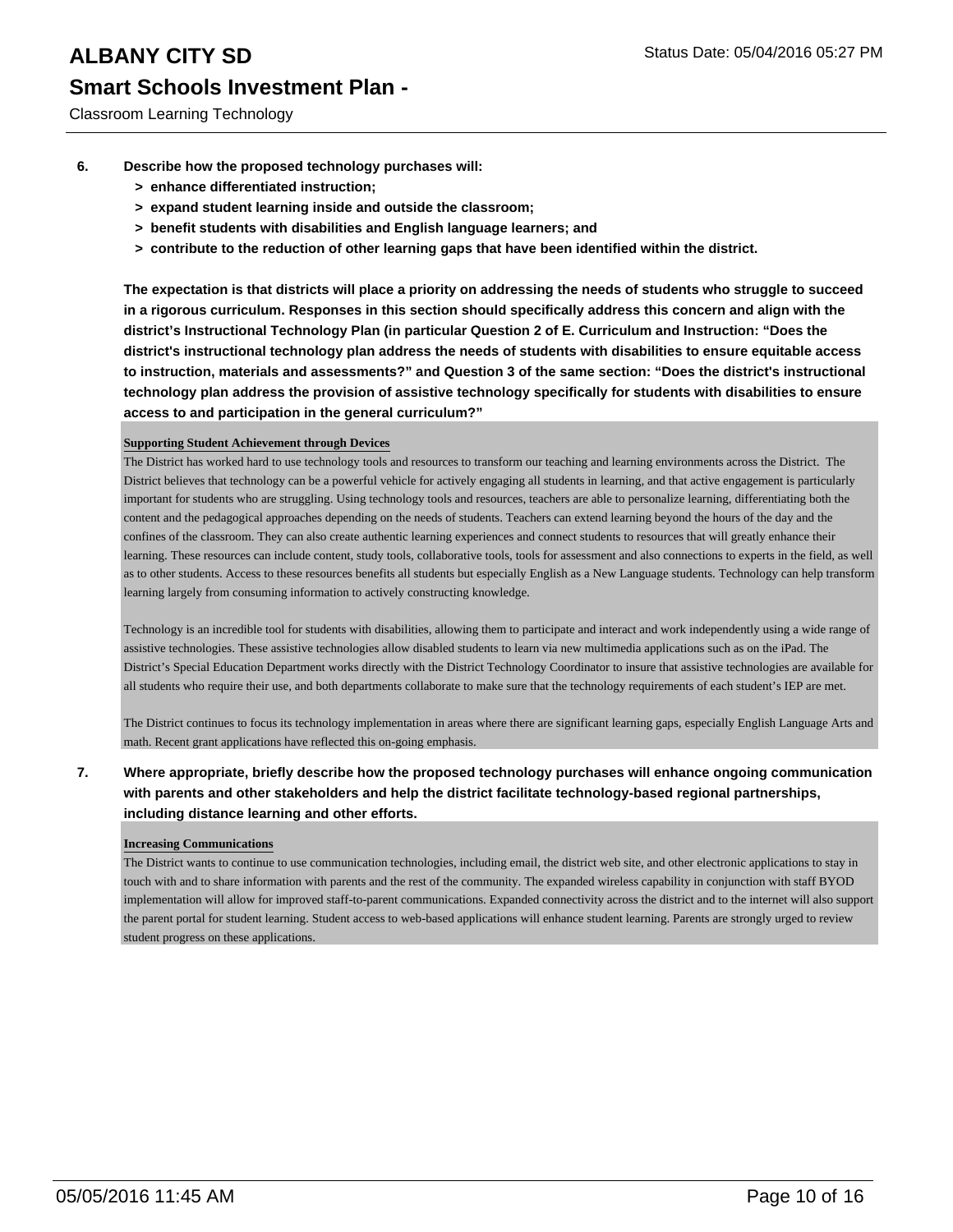Classroom Learning Technology

**8. Describe the district's plan to provide professional development to ensure that administrators, teachers and staff can employ the technology purchased to enhance instruction successfully.**

**Note: This response should be aligned and expanded upon in accordance with your district's response to Question 1 of F. Professional Development of your Instructional Technology Plan: "Please provide a summary of professional development offered to teachers and staff, for the time period covered by this plan, to support technology to enhance teaching and learning. Please include topics, audience and method of delivery within your summary."**

#### **Professional Development**

On-going professional development is a critical component of the District's Instructional Technology Plan, including the Smart Schools Investment Plan. The district provides a wide range of professional development each year for our teachers, teaching assistants, and administrators. The training includes interactive boards and smart notebook, document cameras and LCD BrightLink projectors, Microsoft products, netbooks, tablets and chromebooks. The Instructional Technology Specialist holds monthly sessions addressing district supported web-based applications that can be integrated into curriculum and instruction. The Technology cohort members hold training at the building level as well. The District strongly believes that both the instructional leadership staff and the technical support staff need higher-level professional development in order to continue in their roles. There is currently one staff member dedicated to instructional technology integration across the District. The District is committed and will continue to provide professional development on an on-going basis to the staff to allow them to utilize the technology tools and resources in the most effective manner possible. Going forward, additional technology personal will be needed to support the integration of the new initiatives supported by the Smart Schools Bond.

- **9. Districts must contact the SUNY/CUNY teacher preparation program that supplies the largest number of the district's new teachers to request advice on innovative uses and best practices at the intersection of pedagogy and educational technology.**
	- $\boxtimes$  By checking this box, you certify that you have contacted the SUNY/CUNY teacher preparation program that supplies the largest number of your new teachers to request advice on these issues.
- **10. A district whose Smart Schools Investment Plan proposes the purchase of technology devices and other hardware must account for nonpublic schools in the district.**

#### **Are there nonpublic schools within your school district?**

 $\square$  No

**10a. Describe your plan to loan purchased hardware to nonpublic schools within your district. The plan should use your district's nonpublic per-student loan amount calculated below, within the framework of the guidance. Please enter the date by which nonpublic schools must request classroom technology items. Also, specify in your response the devices that the nonpublic schools have requested, as well as in the in the Budget and the Expenditure Table at the end of the page.**

#### **Loaning Hardware to Non-Public Schools**

The Smart Schools Bond Act provides that any district hardware purchases made using Smart Schools funds shall be lent, upon request, to non-public schools in the district. All students attending non-public schools are eligible to receive loans of classroom technology equal on a per pupil basis to the per pupil amounts spent on classroom technology for public school students (up to \$250 per pupil). All non-public schools will be required to submit a request for devices by August 1st of each year.

The District notified all non-public schools in October 2015 of their eligibility for technology loans similar to the process for textbooks, computer hardware, and software. The notification included the due date of December 15, 2015 a date by which requests must be received by the district. Harriett Tubman and Castle Island schools did not respond to the request by the deadline.

Non-public schools requested desktops, laptops, tablets, printer, and wireless access points.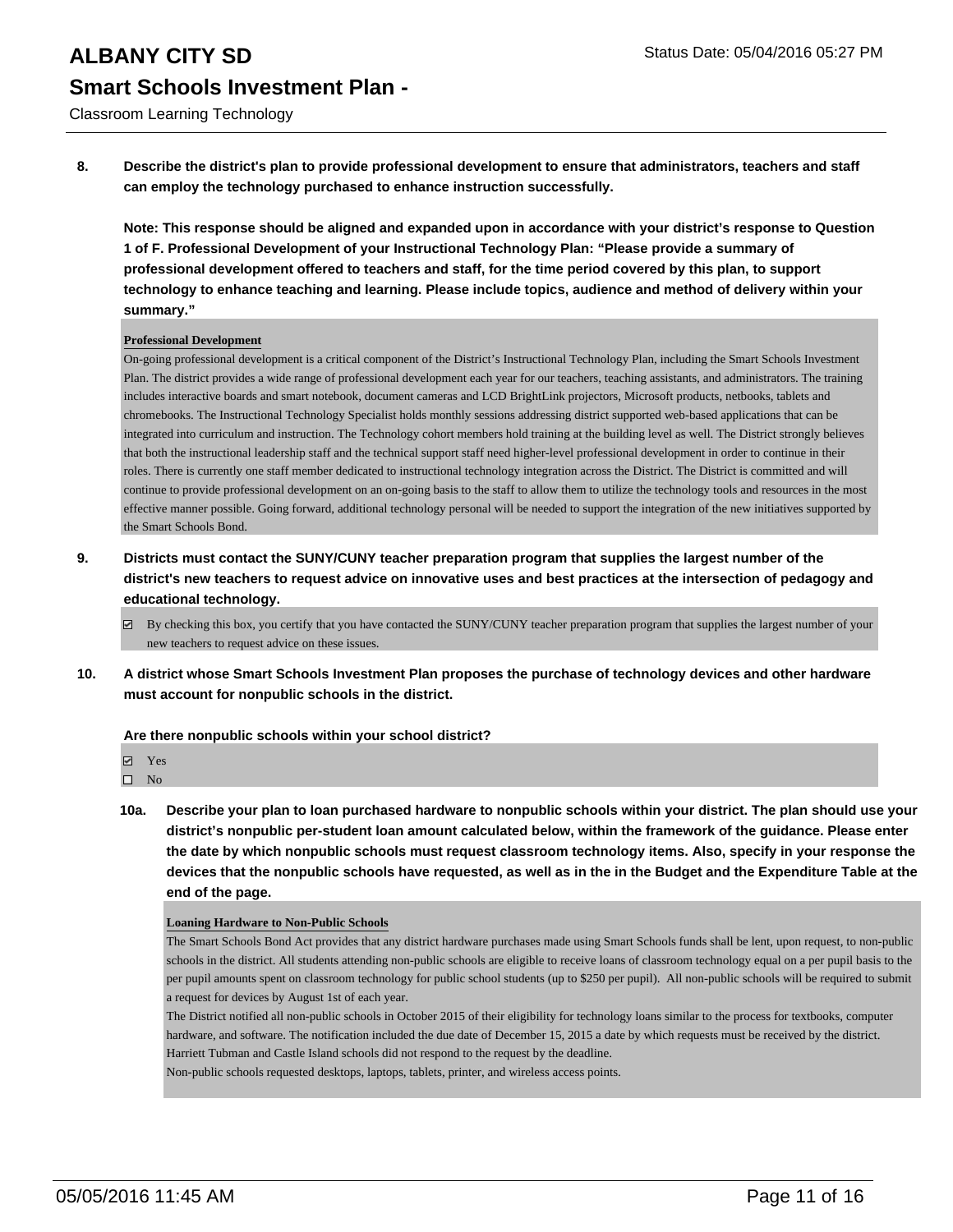# **ALBANY CITY SD** Status Date: 05/04/2016 05:27 PM

### **Smart Schools Investment Plan -**

Classroom Learning Technology

**10b. A final Smart Schools Investment Plan cannot be approved until school authorities have adopted regulations specifying the date by which requests from nonpublic schools for the purchase and loan of Smart Schools Bond Act classroom technology must be received by the district.**

 $\boxtimes$  By checking this box, you certify that you have such a plan and associated regulations in place that have been made public.

**11. Nonpublic Classroom Technology Loan Calculator**

**The Smart Schools Bond Act provides that any Classroom Learning Technology purchases made using Smart Schools funds shall be lent, upon request, to nonpublic schools in the district. However, no school district shall be required to loan technology in amounts greater than the total obtained and spent on technology pursuant to the Smart Schools Bond Act and the value of such loan may not exceed the total of \$250 multiplied by the nonpublic school enrollment in the base year at the time of enactment.**

**See:**

**http://www.p12.nysed.gov/mgtserv/smart\_schools/docs/Smart\_Schools\_Bond\_Act\_Guidance\_04.27.15\_Final.pdf.**

|                                       | 1. Classroom<br>Technology<br>Sub-allocation | 2. Public<br><b>Enrollment</b><br>$(2014-15)$ | 3. Nonpublic<br>Enrollment<br>$(2014-15)$ | l 4. Sum of<br>l Public and<br>Nonpublic<br>Enrollment | 5. Total Per<br>Pupil Sub-<br>lallocation | 6. Total<br>Nonpublic Loan<br>Amount |
|---------------------------------------|----------------------------------------------|-----------------------------------------------|-------------------------------------------|--------------------------------------------------------|-------------------------------------------|--------------------------------------|
| Calculated Nonpublic Loan<br>  Amount | 600.611                                      | 8.372                                         | 1.812                                     | 10.184                                                 | 59                                        | 106.908                              |

**12. To ensure the sustainability of technology purchases made with Smart Schools funds, districts must demonstrate a long-term plan to maintain and replace technology purchases supported by Smart Schools Bond Act funds. This sustainability plan shall demonstrate a district's capacity to support recurring costs of use that are ineligible for Smart Schools Bond Act funding such as device maintenance, technical support, Internet and wireless fees, maintenance of hotspots, staff professional development, building maintenance and the replacement of incidental items. Further, such a sustainability plan shall include a long-term plan for the replacement of purchased devices and equipment at the end of their useful life with other funding sources.**

 $\boxtimes$  By checking this box, you certify that the district has a sustainability plan as described above.

**13. Districts must ensure that devices purchased with Smart Schools Bond funds will be distributed, prepared for use, maintained and supported appropriately. Districts must maintain detailed device inventories in accordance with generally accepted accounting principles.**

 $\boxtimes$  By checking this box, you certify that the district has a distribution and inventory management plan and system in place.

**14. If you are submitting an allocation for Classroom Learning Technology complete this table. Note that the calculated Total at the bottom of the table must equal the Total allocation for this category that you entered in the SSIP Overview overall budget.**

|                          | Sub-Allocation |
|--------------------------|----------------|
| Interactive Whiteboards  | 2,100          |
| Computer Servers         | (No Response)  |
| <b>Desktop Computers</b> | 34,614         |
| Laptop Computers         | 438,077        |
| <b>Tablet Computers</b>  | 81,187         |
| <b>Other Costs</b>       | 44,633         |
| Totals:                  | 600,611.00     |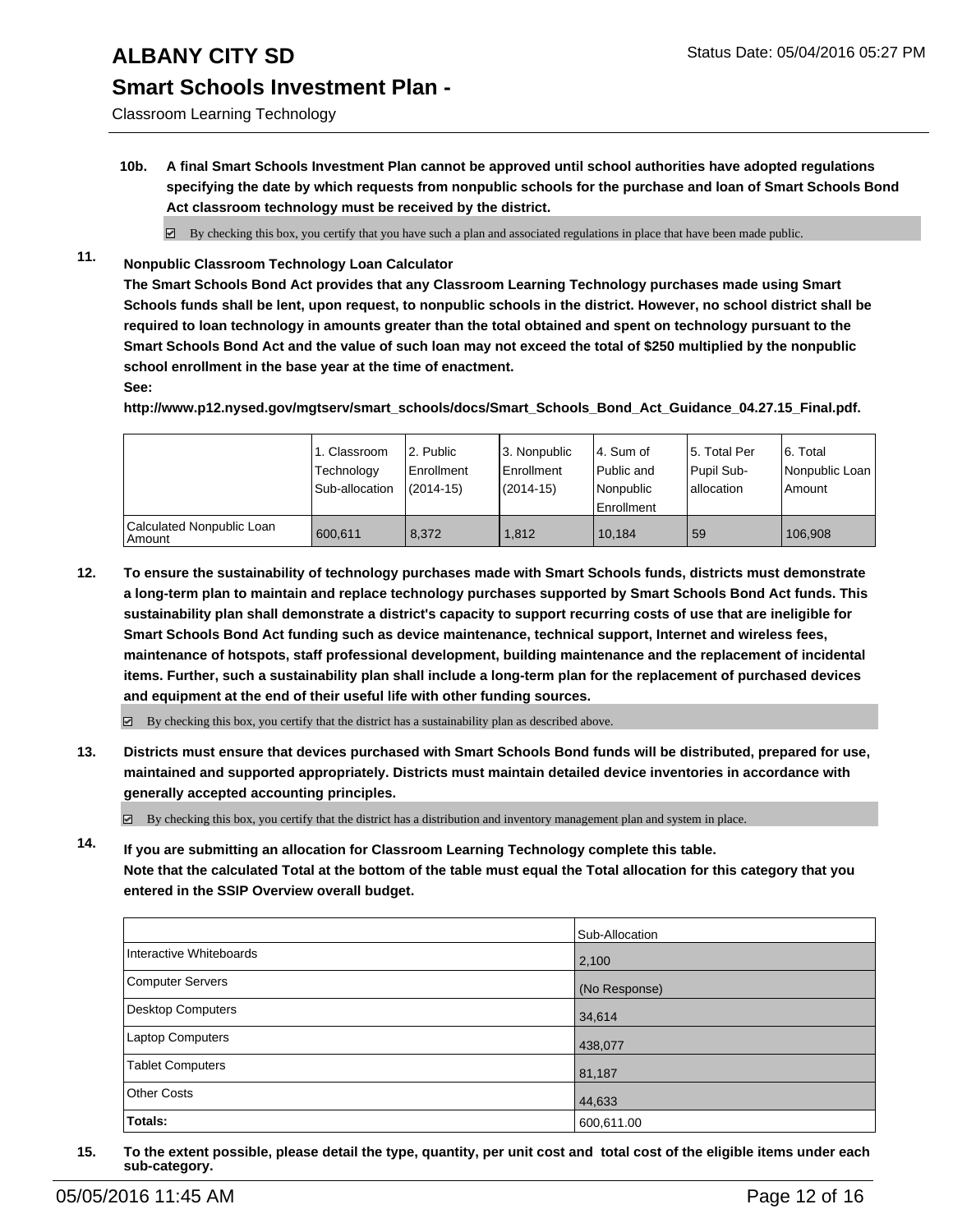# **ALBANY CITY SD** Status Date: 05/04/2016 05:27 PM

## **Smart Schools Investment Plan -**

Classroom Learning Technology

| Select the allowable expenditure<br>∣type.     | I Item to be Purchased | Quantity      | Cost per Item | <b>Total Cost</b> |
|------------------------------------------------|------------------------|---------------|---------------|-------------------|
| Repeat to add another item under<br>each type. |                        |               |               |                   |
| (No Response)                                  | (No Response)          | (No Response) | (No Response) | (No Response)     |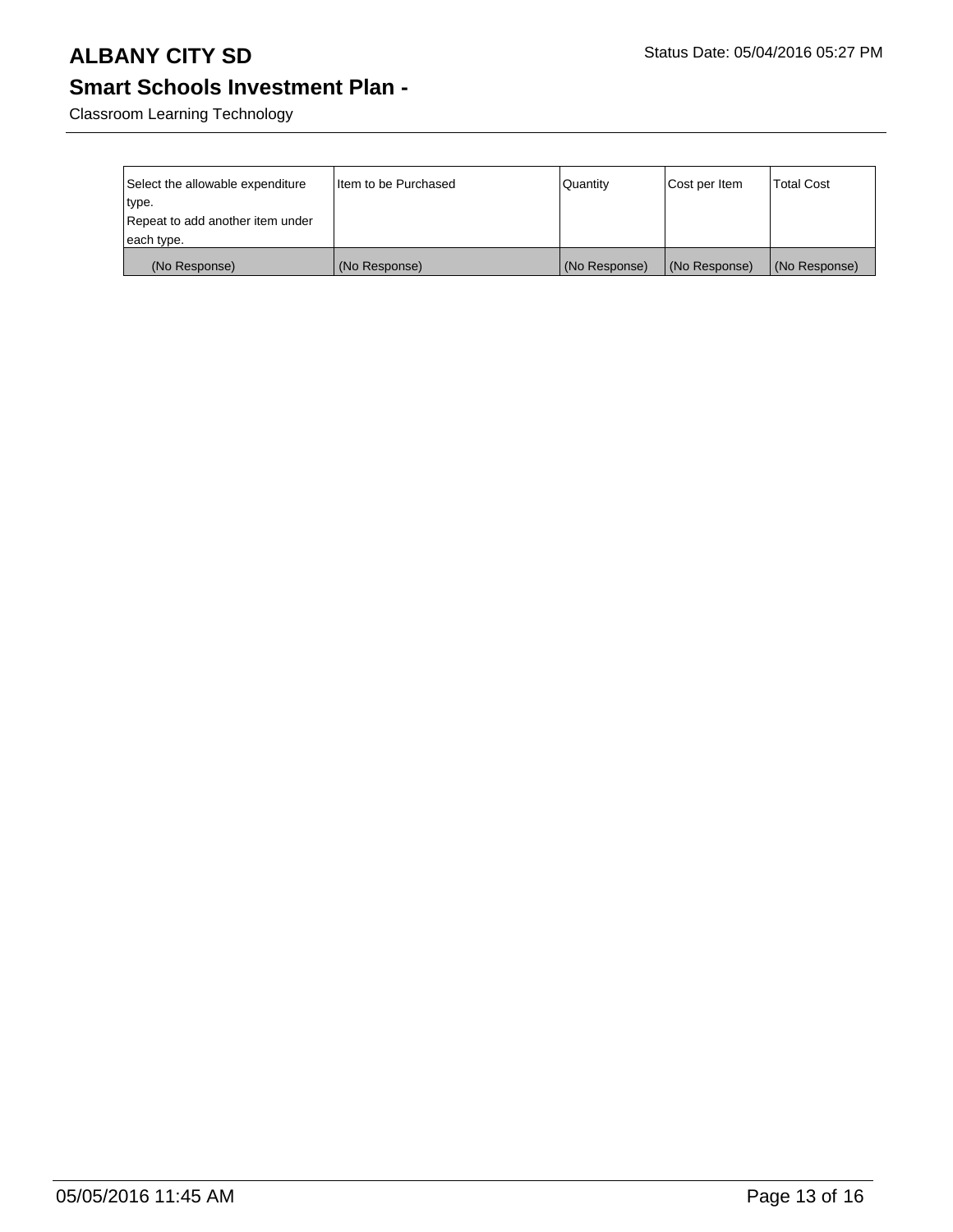#### Pre-Kindergarten Classrooms

**1. Provide information regarding how and where the district is currently serving pre-kindergarten students and justify the need for additional space with enrollment projections over 3 years.**

(No Response)

- **2. Describe the district's plan to construct, enhance or modernize education facilities to accommodate prekindergarten programs. Such plans must include:**
	- **Specific descriptions of what the district intends to do to each space;**
	- **An affirmation that pre-kindergarten classrooms will contain a minimum of 900 square feet per classroom;**
	- **The number of classrooms involved;**
	- **The approximate construction costs per classroom; and**
	- **Confirmation that the space is district-owned or has a long-term lease that exceeds the probable useful life of the improvements.**

(No Response)

**3. Smart Schools Bond Act funds may only be used for capital construction costs. Describe the type and amount of additional funds that will be required to support ineligible ongoing costs (e.g. instruction, supplies) associated with any additional pre-kindergarten classrooms that the district plans to add.**

(No Response)

**4. All plans and specifications for the erection, repair, enlargement or remodeling of school buildings in any public school district in the State must be reviewed and approved by the Commissioner. Districts that plan capital projects using their Smart Schools Bond Act funds will undergo a Preliminary Review Process by the Office of Facilities Planning.**

| Project Number |  |
|----------------|--|
| (No Response)  |  |

**5. If you have made an allocation for Pre-Kindergarten Classrooms, complete this table. Note that the calculated Total at the bottom of the table must equal the Total allocation for this category that you**

**entered in the SSIP Overview overall budget.**

|                                          | Sub-Allocation |
|------------------------------------------|----------------|
| Construct Pre-K Classrooms               | (No Response)  |
| Enhance/Modernize Educational Facilities | (No Response)  |
| Other Costs                              | (No Response)  |
| Totals:                                  |                |

| Select the allowable expenditure | Item to be purchased | Quantity      | Cost per Item | <b>Total Cost</b> |
|----------------------------------|----------------------|---------------|---------------|-------------------|
| type.                            |                      |               |               |                   |
| Repeat to add another item under |                      |               |               |                   |
| each type.                       |                      |               |               |                   |
| (No Response)                    | (No Response)        | (No Response) | (No Response) | (No Response)     |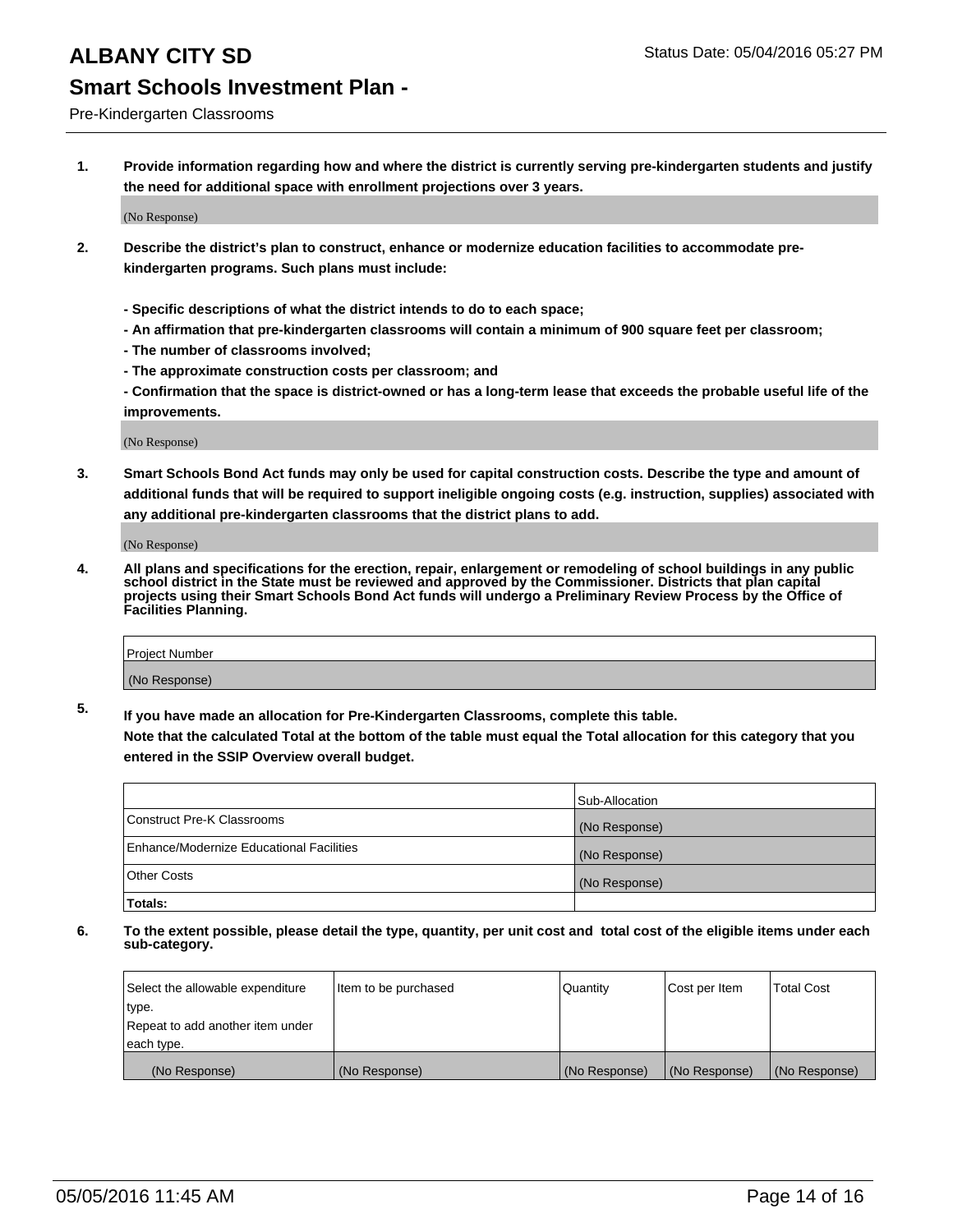Replace Transportable Classrooms

**1. Describe the district's plan to construct, enhance or modernize education facilities to provide high-quality instructional space by replacing transportable classrooms.**

(No Response)

**2. All plans and specifications for the erection, repair, enlargement or remodeling of school buildings in any public school district in the State must be reviewed and approved by the Commissioner. Districts that plan capital projects using their Smart Schools Bond Act funds will undergo a Preliminary Review Process by the Office of Facilities Planning.**

| Project Number |  |
|----------------|--|
| (No Response)  |  |

**3. For large projects that seek to blend Smart Schools Bond Act dollars with other funds, please note that Smart Schools Bond Act funds can be allocated on a pro rata basis depending on the number of new classrooms built that directly replace transportable classroom units.**

**If a district seeks to blend Smart Schools Bond Act dollars with other funds describe below what other funds are being used and what portion of the money will be Smart Schools Bond Act funds.**

(No Response)

**4. If you have made an allocation for Replace Transportable Classrooms, complete this table. Note that the calculated Total at the bottom of the table must equal the Total allocation for this category that you entered in the SSIP Overview overall budget.**

|                                                | Sub-Allocation |
|------------------------------------------------|----------------|
| Construct New Instructional Space              | (No Response)  |
| Enhance/Modernize Existing Instructional Space | (No Response)  |
| <b>Other Costs</b>                             | (No Response)  |
| Totals:                                        |                |

| Select the allowable expenditure | Item to be purchased | Quantity      | Cost per Item | <b>Total Cost</b> |
|----------------------------------|----------------------|---------------|---------------|-------------------|
| type.                            |                      |               |               |                   |
| Repeat to add another item under |                      |               |               |                   |
| each type.                       |                      |               |               |                   |
| (No Response)                    | (No Response)        | (No Response) | (No Response) | (No Response)     |